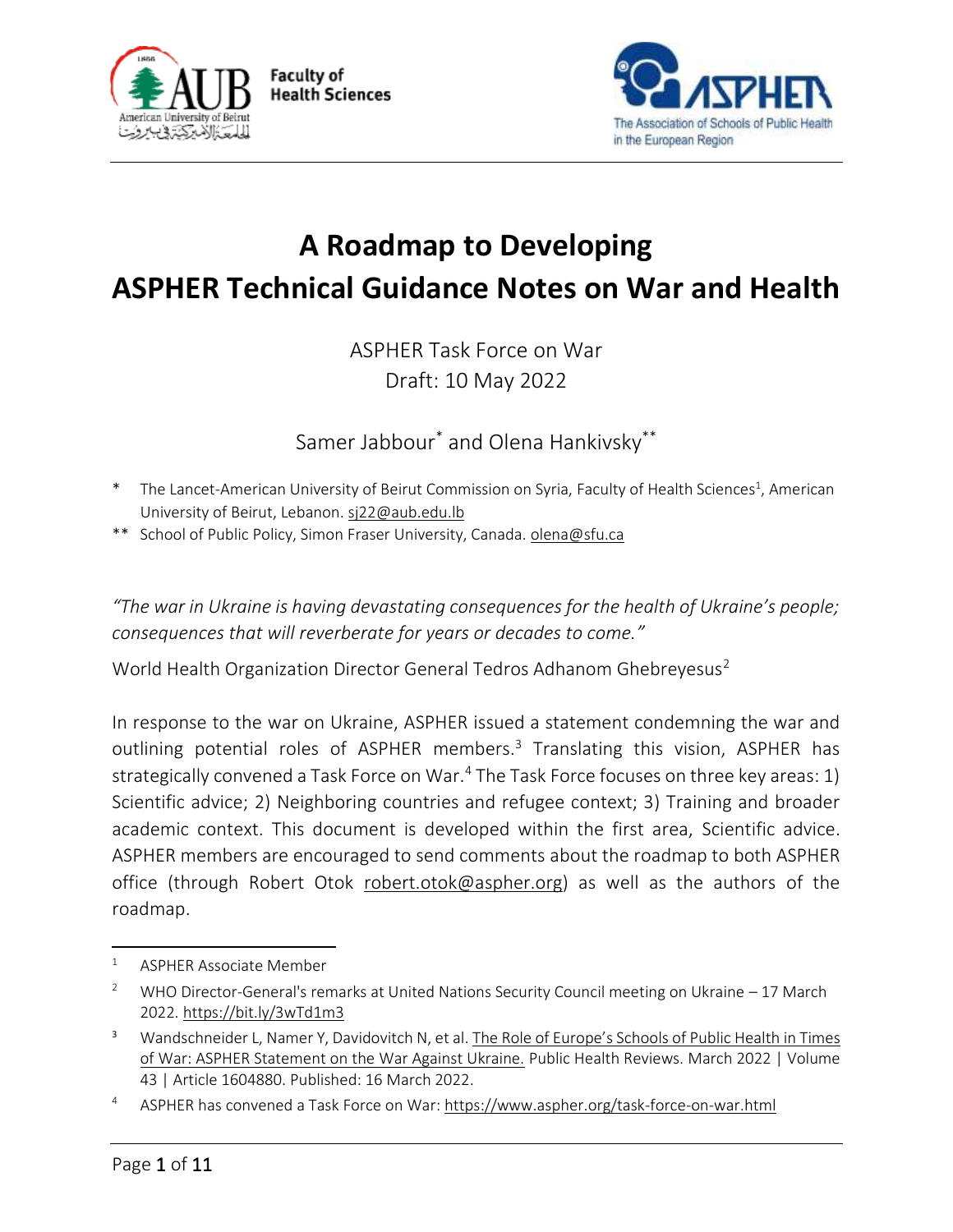



# **INTRODUCTION AND RATIONALE**

The 2022 Russian invasion of Ukraine has brought, and will continue to bring, destruction and devastation to Ukraine and profound loss of life, suffering and health consequences for the Ukrainian population, compounding the effects of war on Ukrainian territory launched by Russia in 2014. As of the time of writing, about ten million people, a quarter of Ukraine, have been displaced. It is feared that the war may produce seven million refugees and seven million internally displaced persons, which would be the largest war-induced displacement this century, surpassing the large-scale displacement due to the war in Syria. The largescale use of shelling and airstrikes of populated urban areas by the Russian forces has produced widescale destruction. Health facilities have been targeted. As of April 29, 2022, there were 2,899 killed and 3,235 injured.<sup>5</sup> These are undoubtedly underestimates.<sup>6</sup> The ripple effects will continue into the future.<sup>7</sup>

While Europe faced several conflicts in the Balkan and southern Caucasus over the past three decades, the war on Ukraine raises unprecedented challenges that require a commensurate public health response. While there is self-evident that wars such as the one unfolding in Ukraine produce complex health crises with profound consequences for public health policy, practice and scholarship, how we approach such a war is less well elaborated. To address the challenges of the war, ASPHER will draw on its own resources, on its member schools and their relevant programs and expertise, and on its global network to develop a series of technical guidance notes on addressing the complex issues raised by the war on Ukraine. These technical guidance notes are meant to inform the approach to forecasting the war's implications for population health and for public health, to monitor the war's health-relevant consequences, and to mobilize the needed actions.

<sup>&</sup>lt;sup>5</sup> United Nations Office of the High Commissioner for Human Rights (OHCHR). Ukraine: civilian casualty update 29 April 2022. [https://www.ohchr.org/en/news/2022/04/ukraine-civilian-casualty-update-29](https://www.ohchr.org/en/news/2022/04/ukraine-civilian-casualty-update-29-april-2022) [april-2022](https://www.ohchr.org/en/news/2022/04/ukraine-civilian-casualty-update-29-april-2022) 

 $6$  Direct (battle-related) death estimates are undoubtedly undercounts due to difficulty of accounting. Indirect deaths are expected to be higher as has been the case in many wars. See Murray CJ, King G, Lopez AD, Tomijima N, Krug EG. Armed conflict as a public health problem. BMJ 2002;324:346-9

<sup>7</sup> Julian Sheather. As Russian troops cross into Ukraine, we need to remind ourselves of the impact of war on health. BMJ 2022;376:o499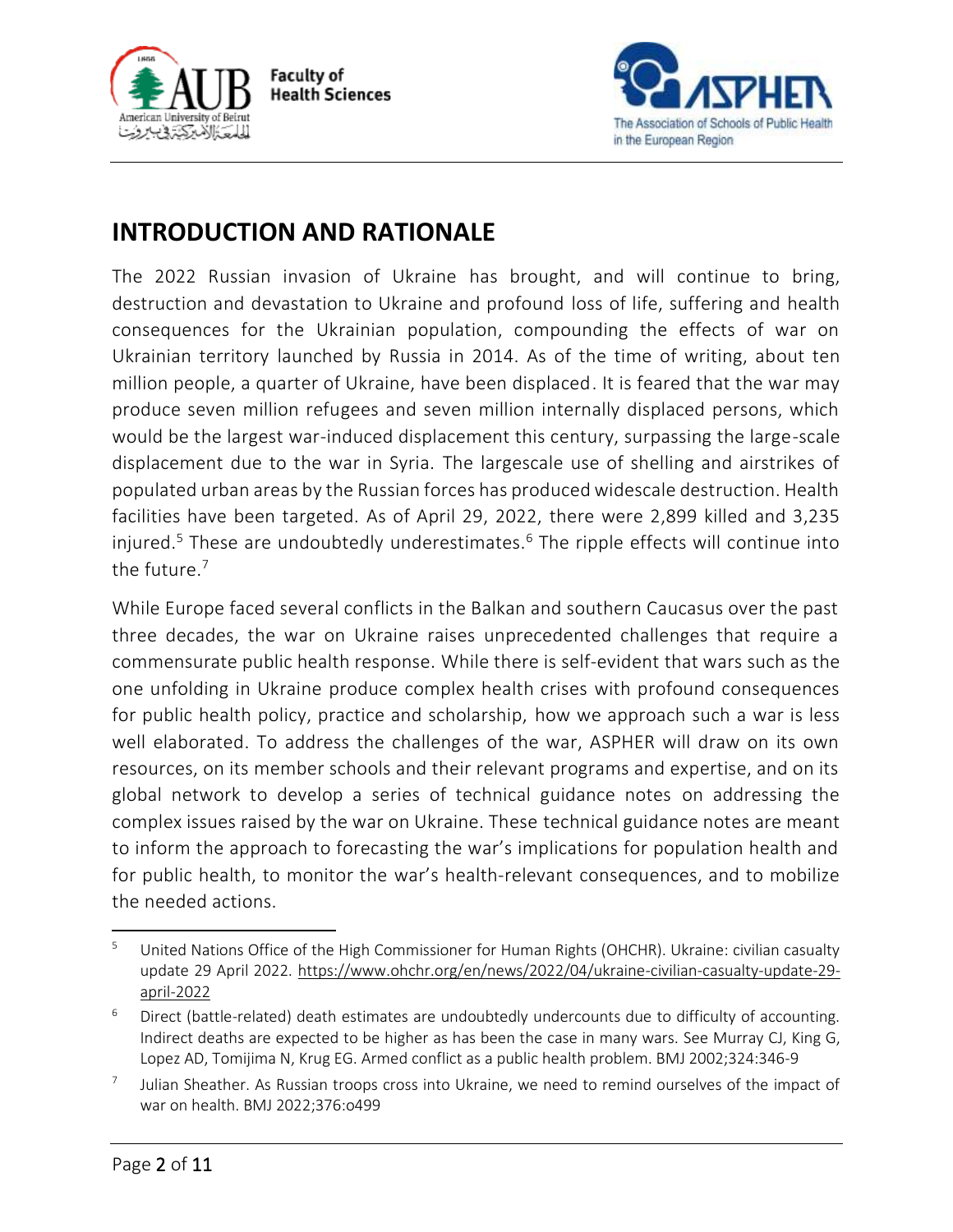



# **SCOPE, AIM AND OBJECTIVES**

The overall aim of this document is to outline a roadmap leading to the development of a series of technical guidance notes to inform the response of the ASPHER community to the Russian war on Ukraine. This document focuses on the situation inside Ukraine. A separate roadmap will be needed to address the issues of Ukrainian refugees and the challenges for countries neighboring Ukraine and others receiving and hosting and receiving Ukrainian refugees as the nature of such issues and challenges are fundamentally different compared with the situation inside Ukraine. A third roadmap will need to address the global dimensions of the war, e.g., effects on food security and global health more generally, since it's important to both document such dimensions and mobilize the efforts of the ASPHER community to respond.

The roadmap is intended to facilitate discussions among members of the ASPHER community about the potential contributions of ASPHER in this war. The intention is for the roadmap is to be a living document that will be revised and updated as needed to address the needs of its users, inside and outside Ukraine.

Each technical guidance note envisioned in the roadmap has the objective of providing practical guidance, from a public health perspective, on specific matters directly related to the ongoing war in Ukraine, its consequences, and the response to it.

# **TARGET AUDIENCES**

The roadmap targets, primarily, ASPHER full and associate members, both institutions and individuals, interested in being engaged in the response to the war on Ukraine. We recognize that ASPHER members don't work alone. They might be working with their Ukrainian colleagues to support the humanitarian health response. They might join human rights advocates and organizations to support monitoring of rights and law violations. Or they might collaborate with scholars in other disciplines, e.g. political science or international law, to carry out critical research on the war and its health consequences. Recognizing that the interests of ASPHER members are diverse, spanning policy, practice/service, teaching, and research, different audiences will be interested in different parts of the roadmap, and the corresponding technical guidance notes. An example can be illustrative.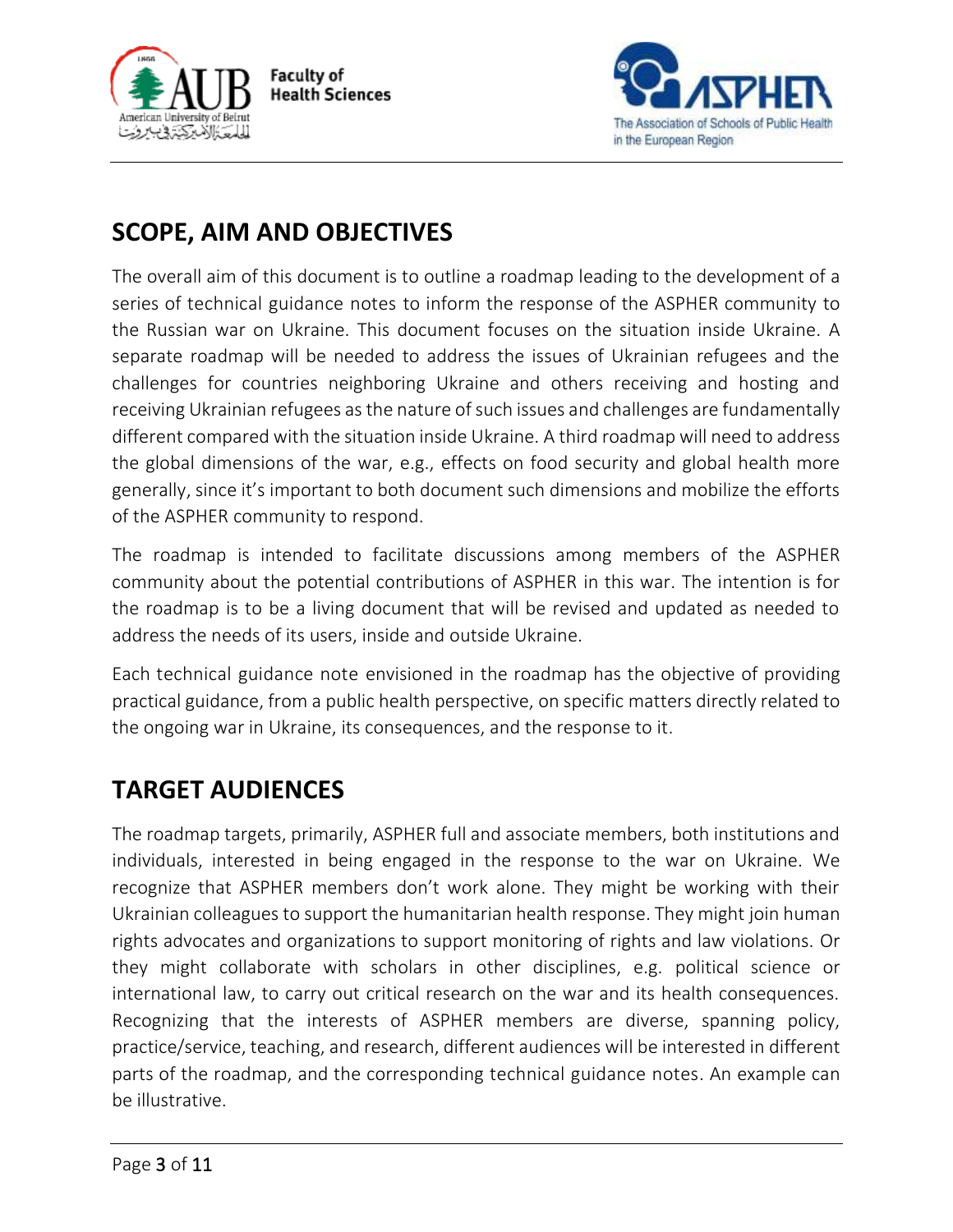



Those interested in human rights and international law and conduct of war will find the technical guidance note on the public health approach to war analysis (Core area 1) to be useful. For *researchers* interested in attacks on health facilities and similar civilian targets, the technical guidance note provides a review of the state-of-the-art methods of monitoring and analyzing attacks using open-source data would be useful. For *academic advocates* interested in supporting their Ukrainian colleagues in future criminal proceedings to pursue justice for victims and accountability for crimes committed, the technical guidance note discuses on the role of health workers in collecting and preserving evidence of violations of international law will prove useful.

# **PRIORITY AREAS FOR ASPHER TECHNICAL GUIDANCE**

Public health scholars and workers facing war confront many challenges. A basic question emerges: when thrown into a war, what can academic public health offer? We advocate for a comprehensive approach that looks at five core areas: employing conflict analysis to inform the public health approach and response to war; assessing the toll of war on different population groups; characterizing and appraising the response of various actors to the war and the crises it has generated; responding to key health challenges; and outlining a way forward, including in transition out of war. ASPHER will provide technical guidance notes in each of these core areas.

## *Core area 1: Mounting an institutional response*

Rationale: The heads of ASPHER member schools and programs which have not worked previously in the area of war/conflict and health might ask a number of questions as they consider how their schools/programs might want to respond to the war on Ukraine and its regional (European) and global ramifications, beyond the engagement of faculty/staff/students as individuals. How do we assess our readiness to engage with the evolving situation? How do we develop an institution-wide mobilization? What can we contribute? How do we sustain our engagement? And once we have contributed, how do we assess the impact of our contributions? This technical guidance note will provide possible answers to all these questions.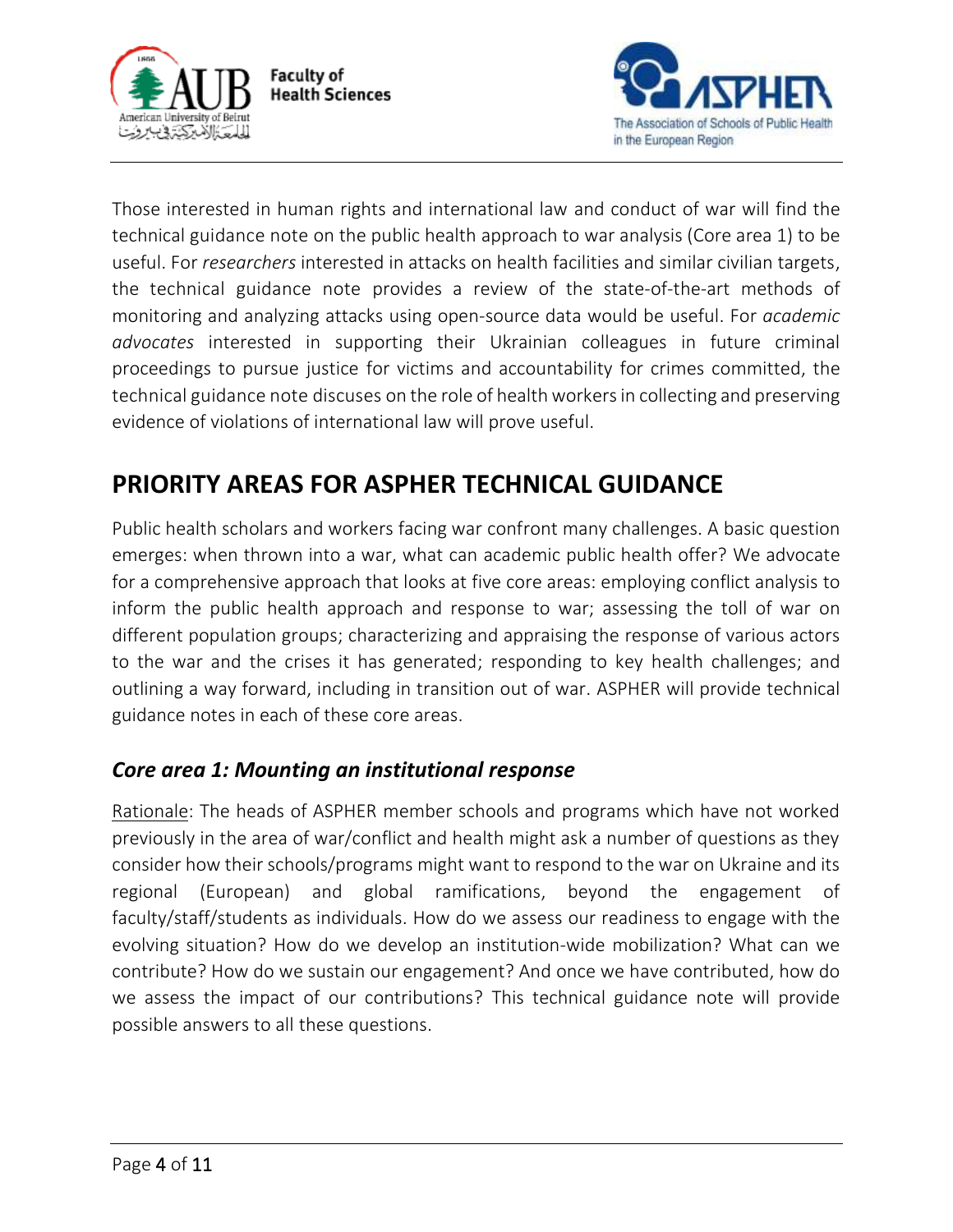



Scope: Targeting leadership of ASPHER member schools and programs, this technical guidance note will present concrete steps as part of a structured approach to mobilizing school-wide resources to address the challenges of the war.

#### Content:

- 1. The issues
	- The importance of a structured approach to mobilizing an institutional response to the war and the crucial role of leadership to ensure a school- or program-wide response
	- Gauging the readiness of the school/program, including faculty, staff, and students, to be engaged in the response
	- Key elements of the institutional response including selecting priority areas for involving of school/program that reflect institutional strengths and resources, bringing people together to work across departments/units and sub-disciplines of public health, collaborating with other ASPHER members and leadership, and mobilizing resources to sustain the school/program's engagement
	- Monitoring the engagement of the school/program, assessing the impact of this engagement, learning the lessons, and using these lessons to strengthen the school/program
- 2. ASPHER's role
	- Opportunities for facilitating the collaboration between ASPHER members to develop joint institutional responses (e.g. two ASPHER member schools develop a joint epidemiology response team)

## *Core area 2: Employing conflict analysis*

Rationale: Health scholarship and practice in relation to war and armed conflict typically focus on health consequences and response while conflict itself is not subjected to critical analysis. Even though it is uncommon for public health scholars and workers to formally employ conflict analysis<sup>8</sup> tools in approaching war, conflict analysis is *implicitly* used, for example through speaking of the behavior of armed actors or discussing war strategies and weapons that are harmful to civilians and protected civilian targets (e.g. attacks on health

<sup>8</sup> According to Conflict Sensitivity Consortium (2012), conflict analysis is a structured process of analysis to understand conflict, focusing on the conflict profile, the actors involved and their perspectives and actions, and the dynamics of how these elements interact.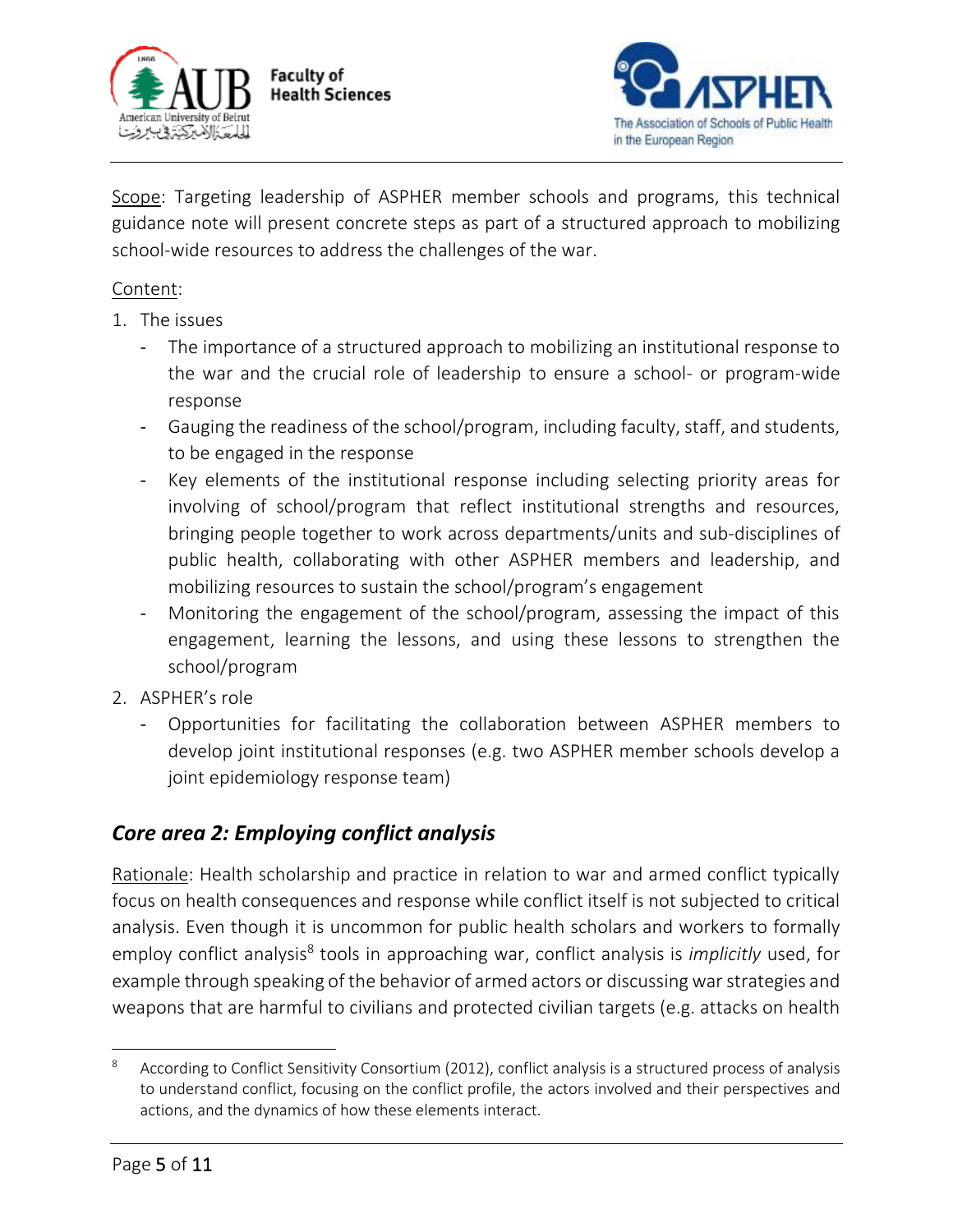



care). This technical guidance note proposes that conflict analysis should be *explicitly* incorporated in public health work on war.

Scope: The technical guidance note will present an approach to conflict analysis and examine the use of a number of tools in public health scholarship and practice, drawing on international evidence and experiences.

#### Content:

- 1. The issues
	- The importance of conflict analysis, and its implicit vs explicit use, in public health examination of war
	- The law of war and implications for health of populations and for public health policy, scholarship and practice
	- A proposed approach to conflict analysis in public health addressing conflict triggers, start and evolution; war characteristics; war strategies; and use of weapons
	- Mass atrocity crimes including health-related war crimes (e.g. deliberate or indiscriminate attacks on health care facilities or targeting of health workers)
	- Existing tools of conflict analysis for characterizing war, documenting violations of the right to health, and use of weapons known to, or intended to, harm to civilians
	- Learning from conflict analysis in other conflicts
- 2. The situation in Ukraine
	- The unique issues that conflict analysis brings up in Ukraine
- 3. ASPHER's role
	- Opportunities for contributions of ASPHER members in this area
	- Unanswered questions and new directions

### *Core area 3: Assessing the toll of war*

Rationale: War affects every aspect of life in a society. Public health scholarship on war has traditionally focused on the direct health effects such as casualties. This technical guidance note will argue that comprehensive assessment, including assessment of indirect consequences such as disruption in public health services, rise in chronic condition, is crucial to capture the totality of the health-relevant consequences of war on a society.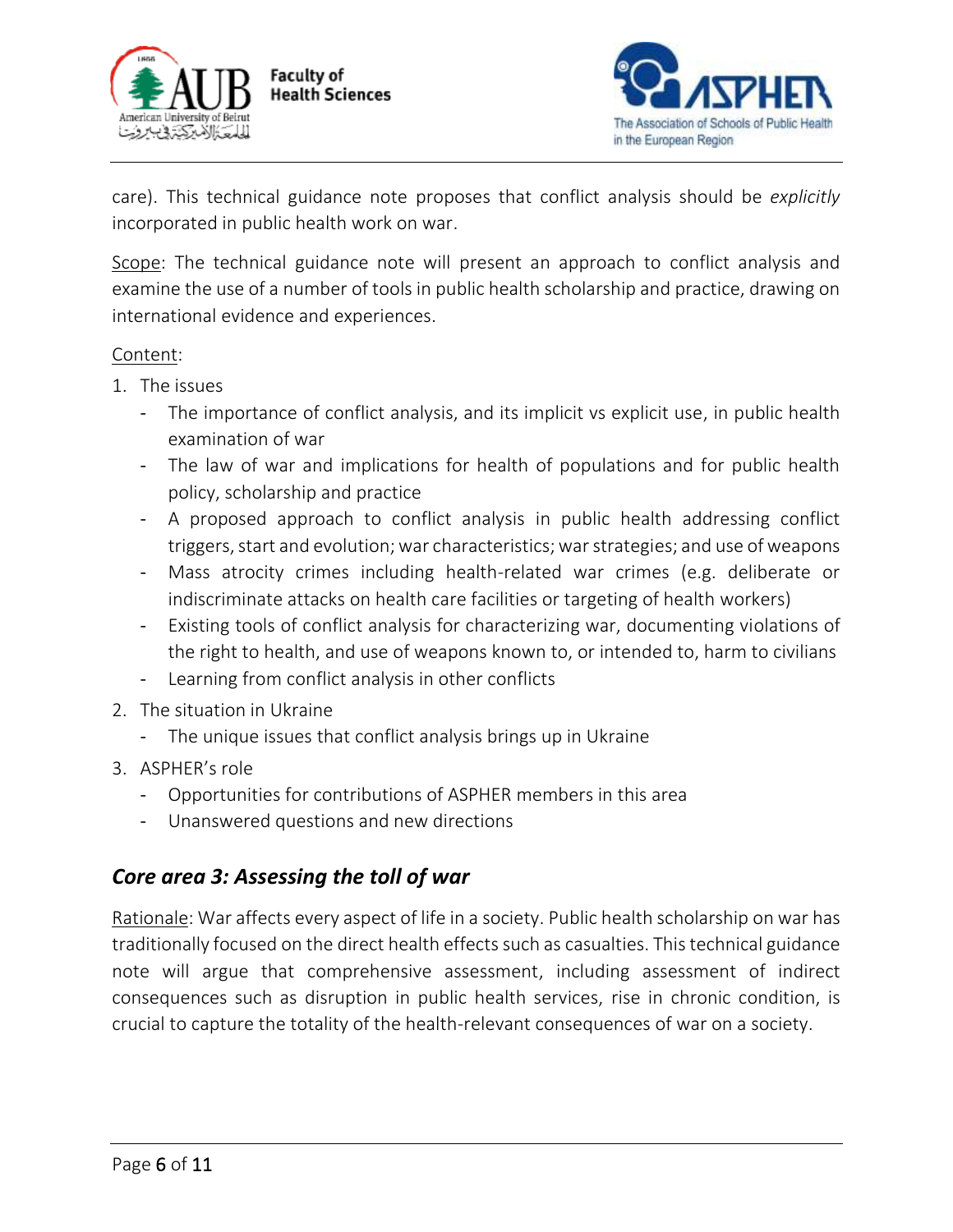



Scope: The technical guidance note will propose a comprehensive approach to the assessment of health-relevant consequences of war building on international evidence and experiences.

#### Content:

- 1. The issues
	- The importance of a comprehensive assessment of the toll of war
	- A proposed approach to the comprehensive assessment of the toll of war incorporating war's effects on diverse populations and their sense of well-being, casualties, health systems, health conditions, and health determinants
	- Review of each of the five components of the comprehensive assessment of the toll of war and use of various tools to assessing war's impact in each component (e.g. use of WHO HeRAMS to assess impact of war on health service delivery)
	- Experiences from other conflicts
	- Implications for Ukraine
	- Limitations, unanswered questions, and new directions
- 2. The situation in Ukraine
	- The unique issues in Ukraine in relation to this area
- 3. ASPHER's role
	- Opportunities for contributions of ASPHER members in this area
	- Unanswered questions and new directions

## *Core area 4: Appraising the responses to the war*

Rationale: Public health examination of the response to war typically focuses on the role of health and humanitarian actors. While such examination is necessary, it is insufficient to understand the totality of the response and how such response is reflected in the health area. Furthermore, it is commonly underappreciated how various actors, including health and humanitarian ones, become themselves part of the conflict ecosystem. This technical guidance note will argue that there is a need to examine the roles of various actors, beyond health and humanitarian ones, such as civil society and community, political actors, and even scholars, and their positionality in relation to the health dimensions of the war. Protection of health, within the broader framework of protection of civilians, will be the main focus of the assessment.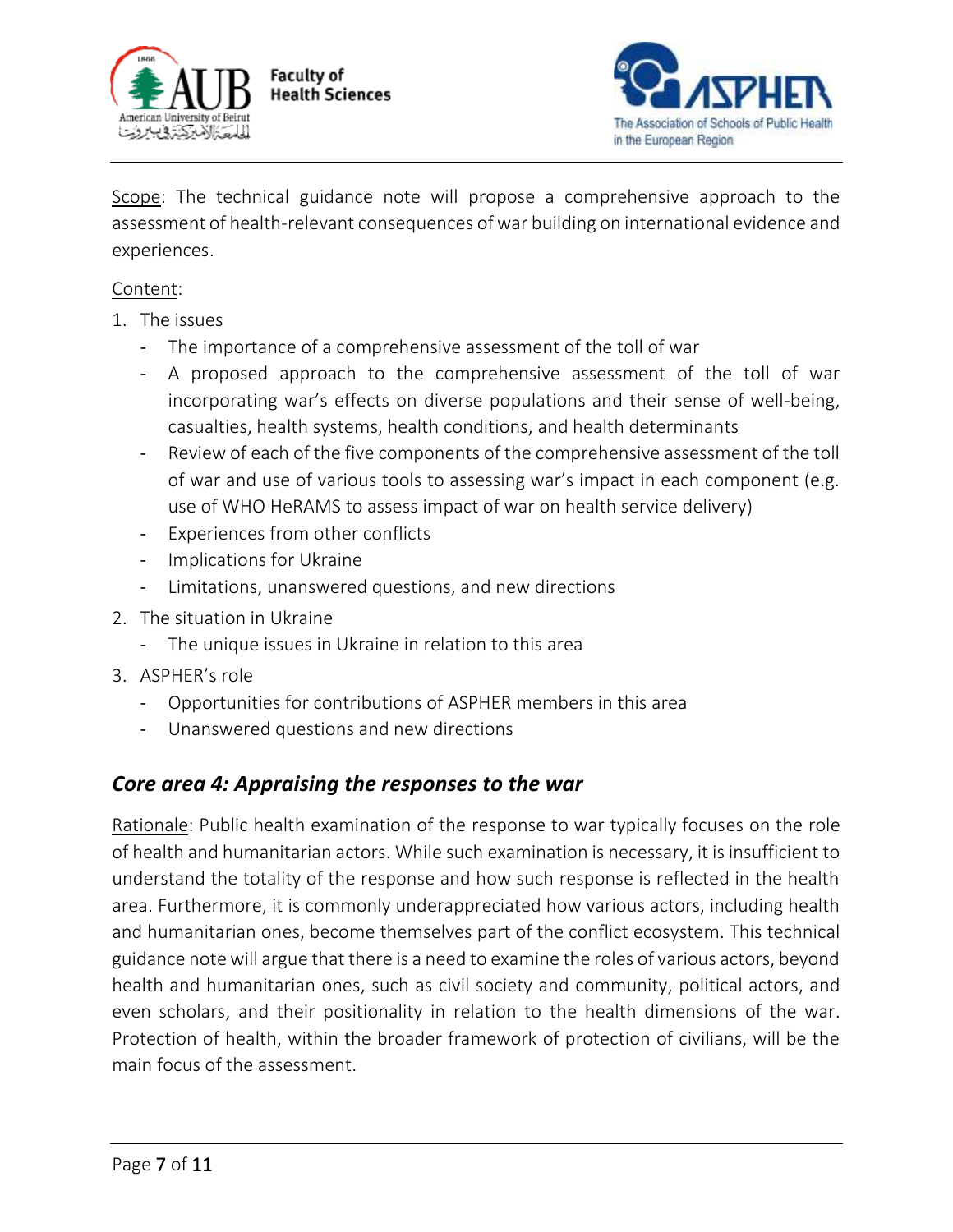



Scope: The technical guidance note will propose a comprehensive approach to understanding and appraising the response of various actors to the war. The note will draw on international evidence and experiences.

#### Content:

- 1. The issues:
	- The conflict ecosystem and the roles of various actors, including public health and humanitarian health actors
	- A proposed approach to understanding the positionality and appraising the responses of various actors to the war
	- Tools (e.g. scorecard) for the analysis and appraisal of the response of various actors
- 2. The situation in Ukraine
	- The unique issues in Ukraine in relation to this area
- 3. ASPHER's role
	- Opportunities for contributions of ASPHER members in this area
	- Unanswered questions and new directions

#### *Core area 4: Responding to key health challenges and public health disruptions*

Rationale: The war's profound impact on the health of affected populations and communities, on the wider determinants of health, on medical provision, and on public health infrastructure, raise important challenges to public health policy, planning, practice, and scholarship. The health impacts are often inter-generational and require specific responses that should be situated within a broader response framework. The ASPHER community and networks can draw on extensive experiences to support the response to various challenges and to ensure that no one is left behind.

Scope: Rather than one technical guidance note, a series of technical guidance notes will be developed to address specific population health and public health challenges, paying specific attention to gender and intersectionality considerations, and drawing on international evidence and experiences.

Content: The technical guidance notes will cover topics that are deemed important by ASPHER members engage in the health humanitarian response in Ukraine or in supporting Ukrainian colleagues in the response. Below are examples of potentially relevant topics: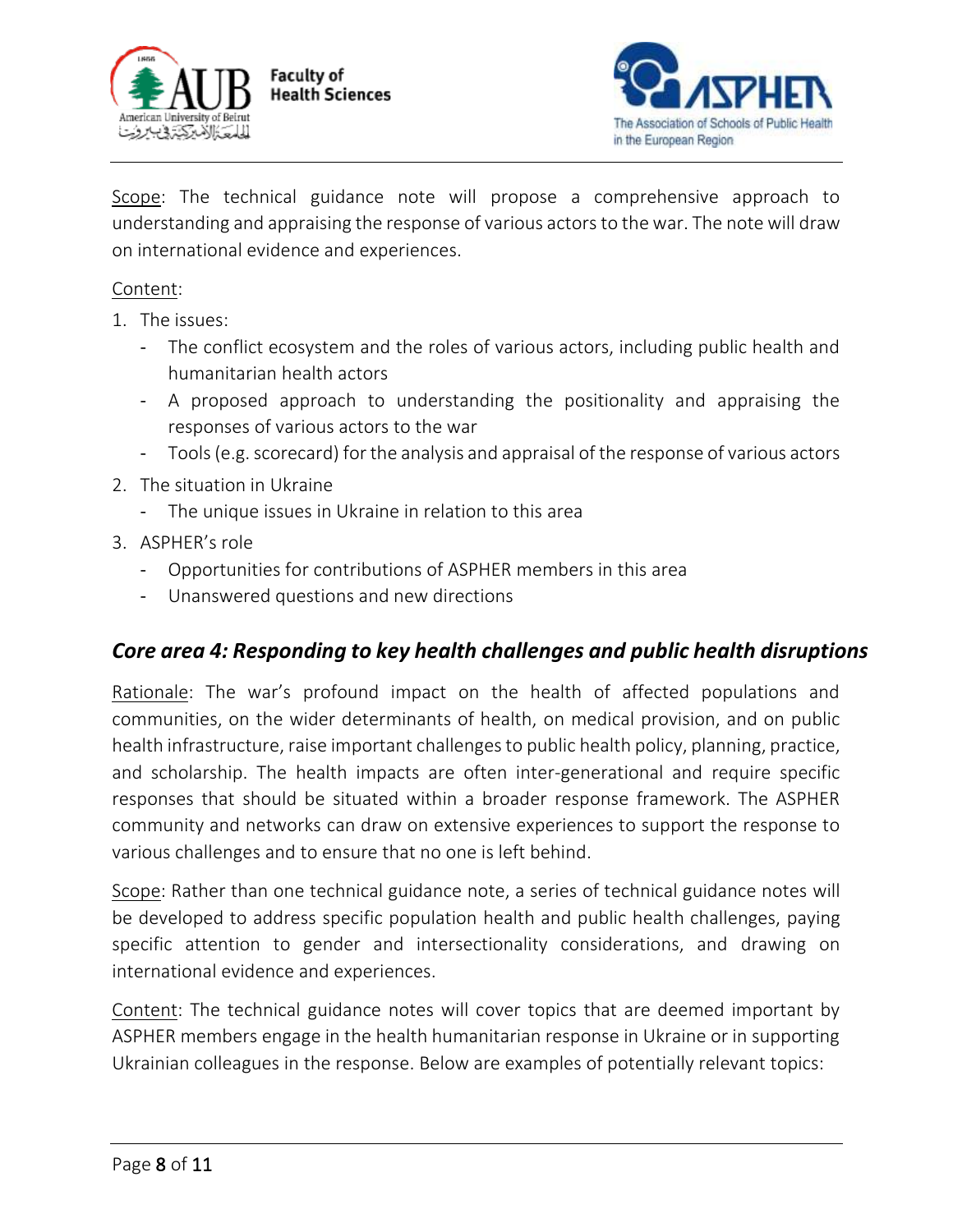



- *Injuries*: The role of public health in addressing mass casualty events; comprehensive and longitudinal assessment of blast injuries; ensuring early start of rehabilitation post-injuries…
- *Health conditions*: Addressing chronic conditions in armed conflict settings; preventing and responding to infectious disease such as COVID-19, TB, measles and polio; addressing trauma due to conflict-related sexual violence…
- *Specific population groups*: Addressing the needs of children, women, older persons and IDPs.
- *Health determinants*: Health implications of rubble and other environmental exposures; addressing explosive remnants of war; implication of food insecurity, loss of livelihoods and educational opportunities, damaged key infrastructure, and breakdown of society and communities…
- *Health systems and public health*: Task-shifting to address health worker shortages; Ensuring essential public health services during displacement including sexual and reproductive health; tele-services to support health provision during conflict…

# *Core area 5: Planning for the future and building back better*

Rationale: During active violent conflict, all focus is rightly placed on addressing the acute issues and responding to the humanitarian health needs. But it's never too early to start thinking about, and planning for, the public health challenges and opportunities in the next phase, i.e. transitioning out of conflict, and even planning in the longer term, i.e. rebuilding post-conflict. These two phases are closely linked: In the *early recovery phase*, a wellconsidered approach for addressing health issues can prepare the ground for building back better in the *post-conflict phase* to ensure fair and equitable resource prioritization to ensure no one is left behind.

These two phases are rarely linear with considerable overlap and different parts of Ukraine may be in different phases. The liberated parts around Kyiv are already in an early recovery phase while other parts are in active conflict. There is thus a need to think and work across the spectrum of conflict phases. Furthermore, humanitarian health work today should be integrated in more systematic thinking and planning for the future.

The example of academic public health capacity in Ukraine can be illustrative of the approach. The destruction of the public health infrastructure in Ukraine raises the question of how future academic public health capacity can not only be-rebuilt but indeed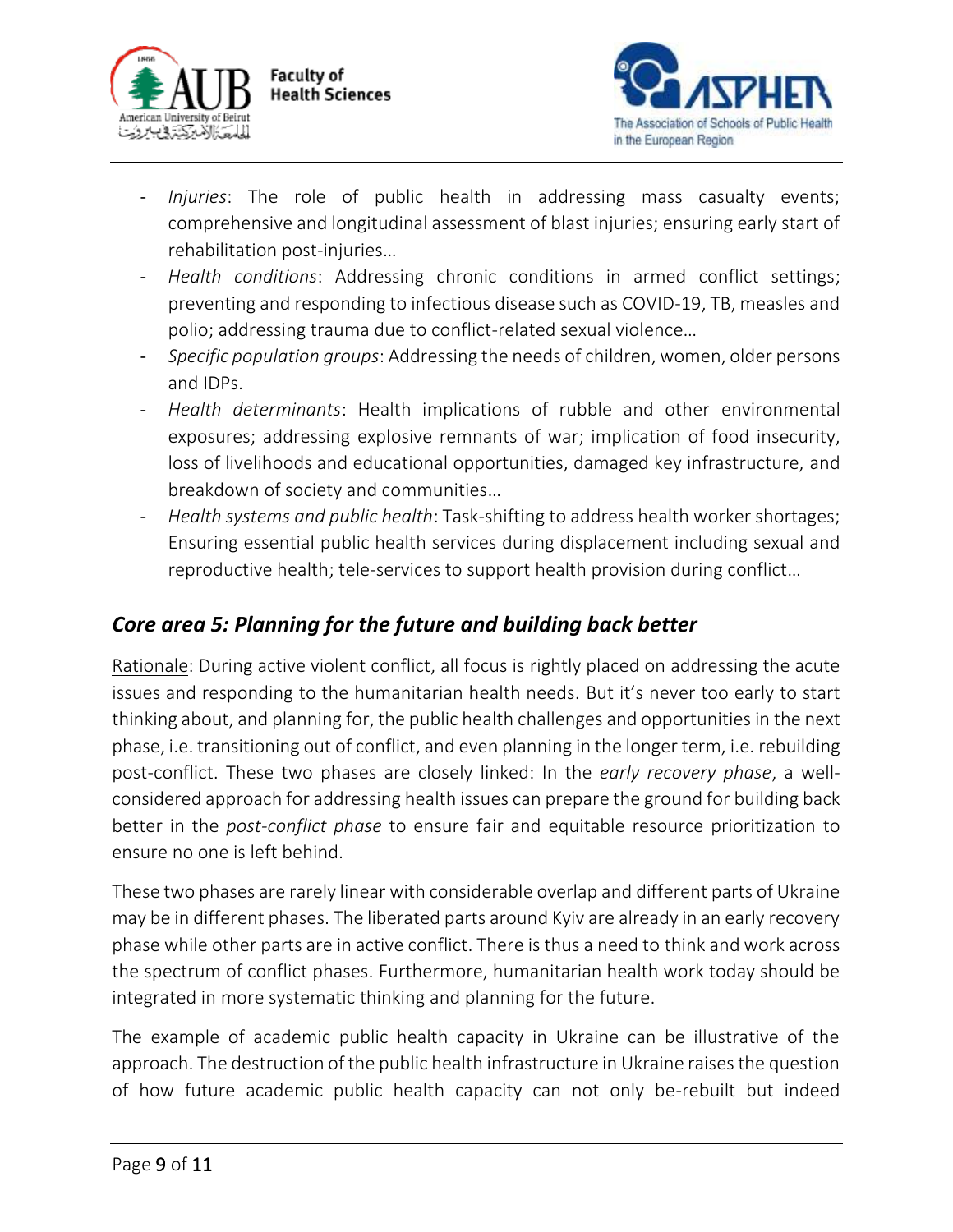



strengthened compared with pre-war situation. Academic public health can make a significant contribution here. Pre-war Ukraine has not had stand-alone schools of public health, although there have been efforts in the last number of years to establish such a school in Lviv (Ukrainian Catholic University) with the support of Erasmus funding and the engagement of ASPHER. Should post-war Ukraine decide to strengthen academic public health capacity through the establishment of new schools of public health, ASPHER should be in a good position to provide support, building on the foundational work undertaken in Lviv. Such schools can expand the public health workforce, contribute to post-war public health rebuilding, and ensure that population health thinking and commitments to equity are part of the future of health in Ukraine. Should Ukraine choose this path, ASPHER should be ready to mobilize its extensive resources and expertise in this area to provide the needed support.

Scope: The technical guidance note will cover the issues across the so-called the *Humanitarian-Early Recovery-Development-Peace Nexus*, drawing on international evidence and experiences.

#### Content:

- 1. The issues
	- Thinking of and planning for early recovery and post-conflict rebuilding during active conflict
	- The Humanitarian-Early Recovery-Development-Peace nexus
	- Analyzing disrupted health systems: the UTC2030
	- International experiences of early health system recovery, health rebuilding, and peace-through-health approaches
- 2. The situation in Ukraine
	- The unique issues of Ukraine in relation to this area
- 3. ASPHER's role
	- Opportunities for contributions of ASPHER members in this area
	- Unanswered questions and new directions

### **Approach and ways of working**

*Sources of knowledge*. The roadmap to the development of ASPHER technical guidance notes on war and health with focus on the situation inside Ukraine builds on global scholarship and practice in this area. The experiences of the wars in the Balkan, in